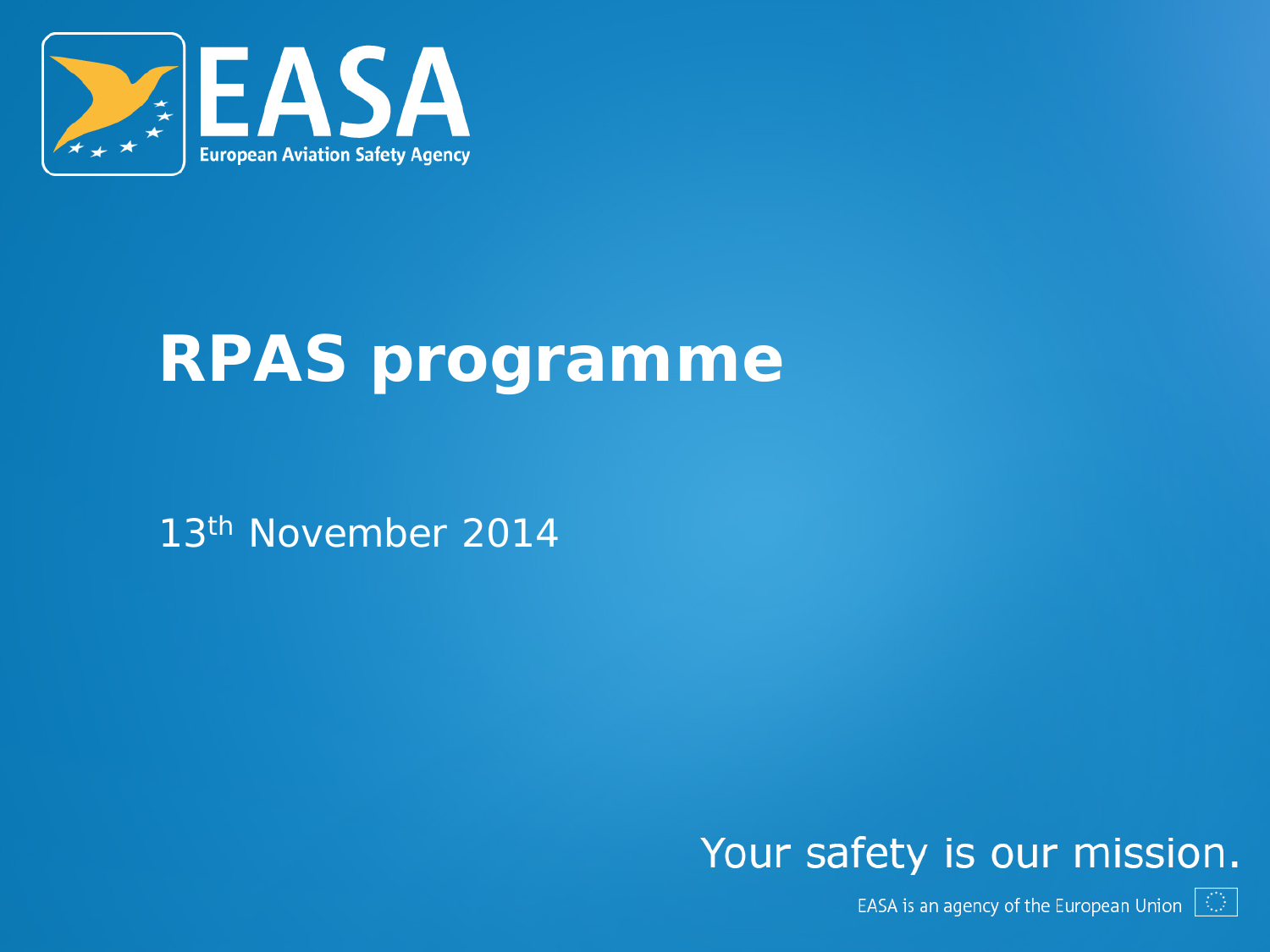

#### Commission communication

- Performance based approach
- Use of JARUS
- Role of EASA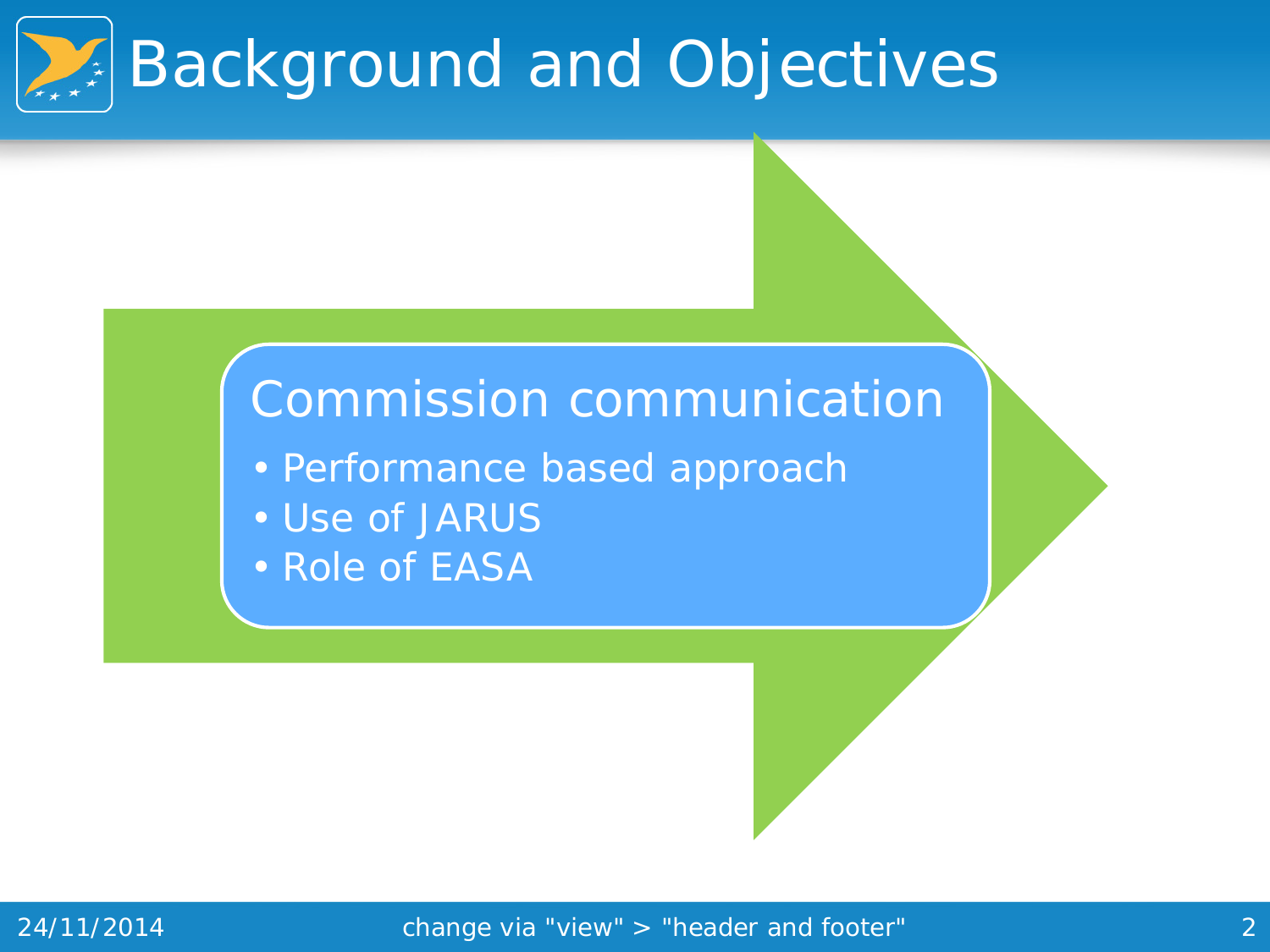

## Strategy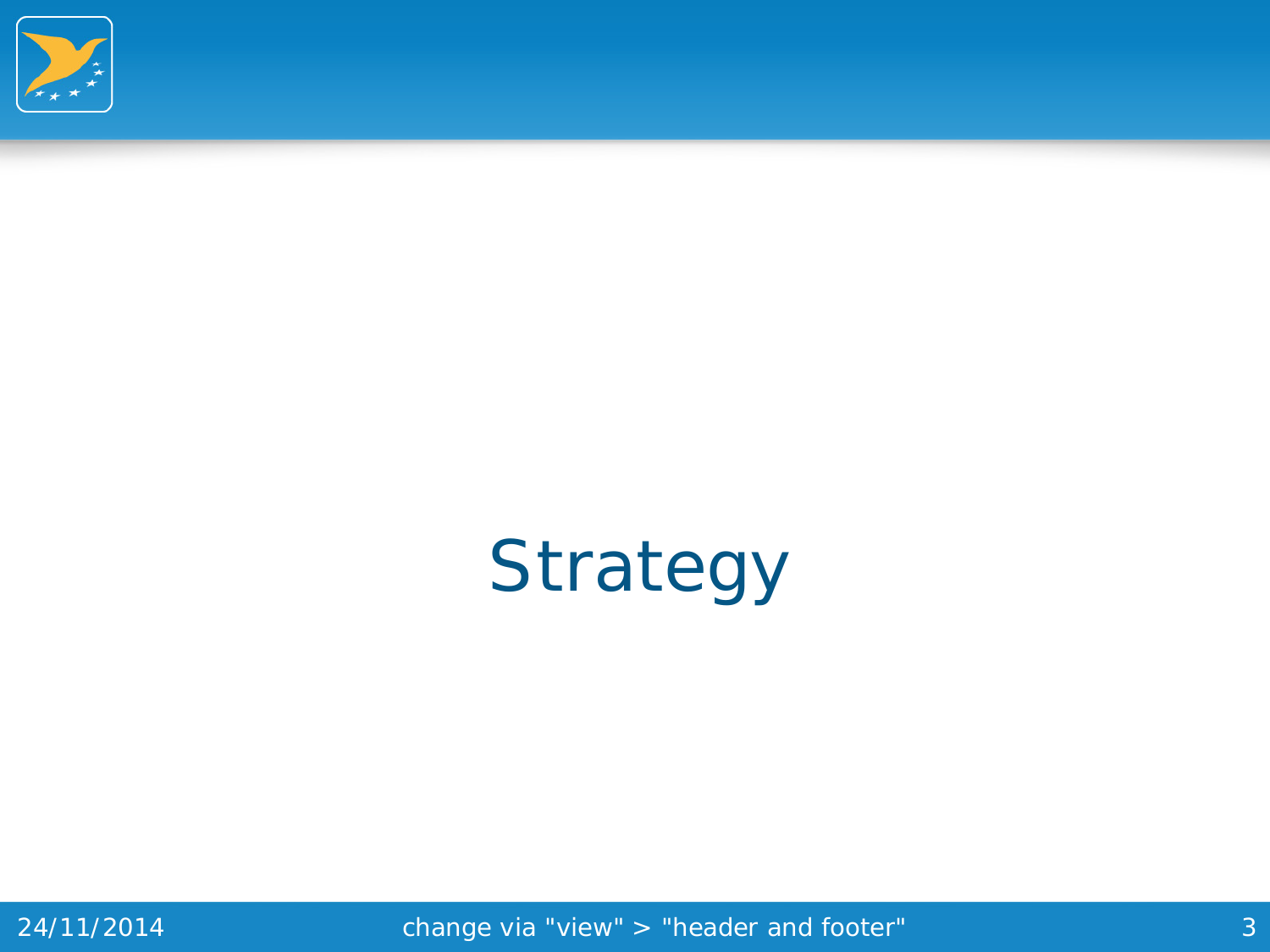# Background and Objectives

#### **>** Background

- **RPAS** is becoming a political topic and has been set as one of EASA top objective
- **More than 50 flow of activities on RPAS** have been identified
- **Rationalise flows by Sept**

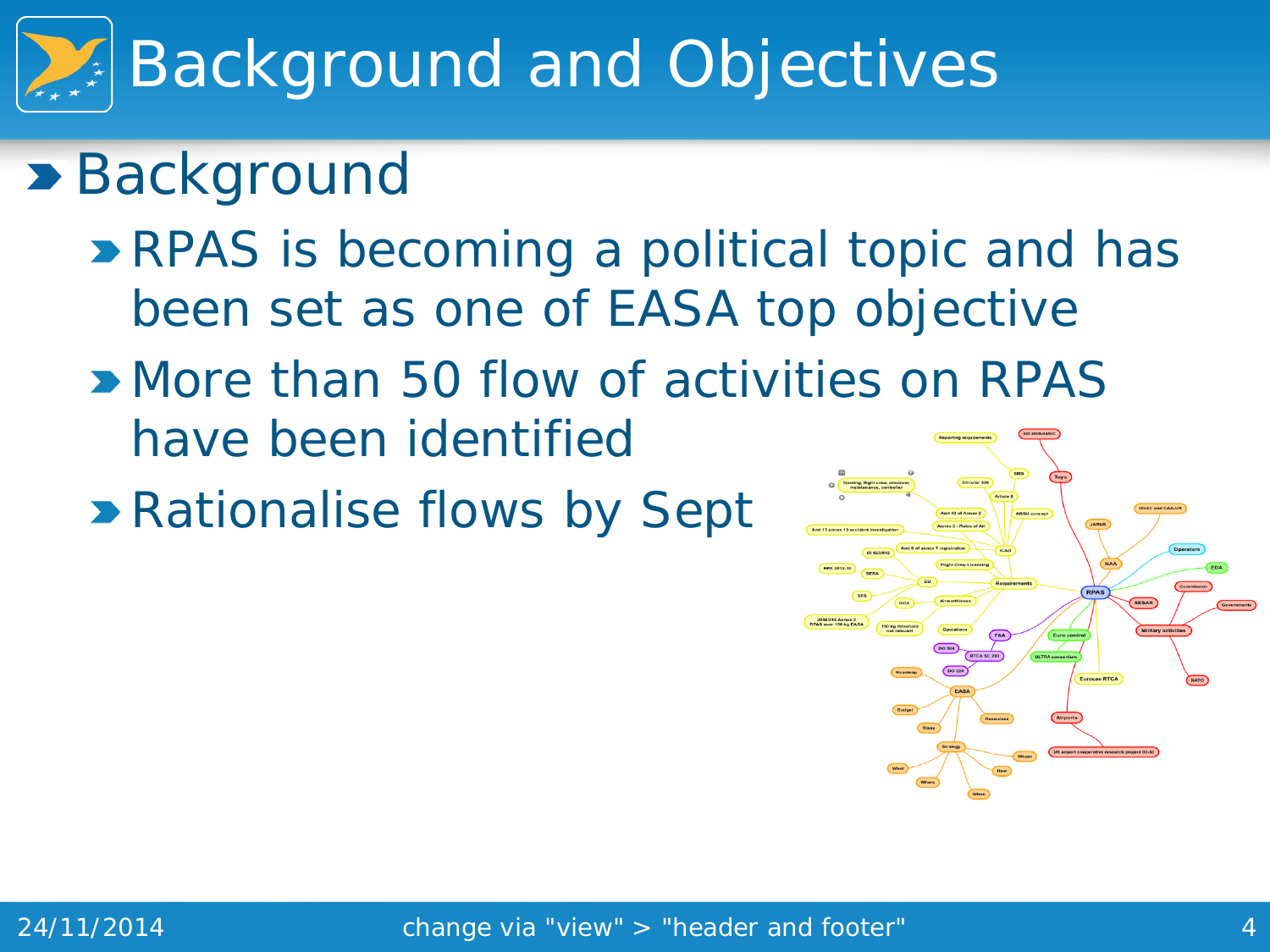# **EASA RPAS Strategy**

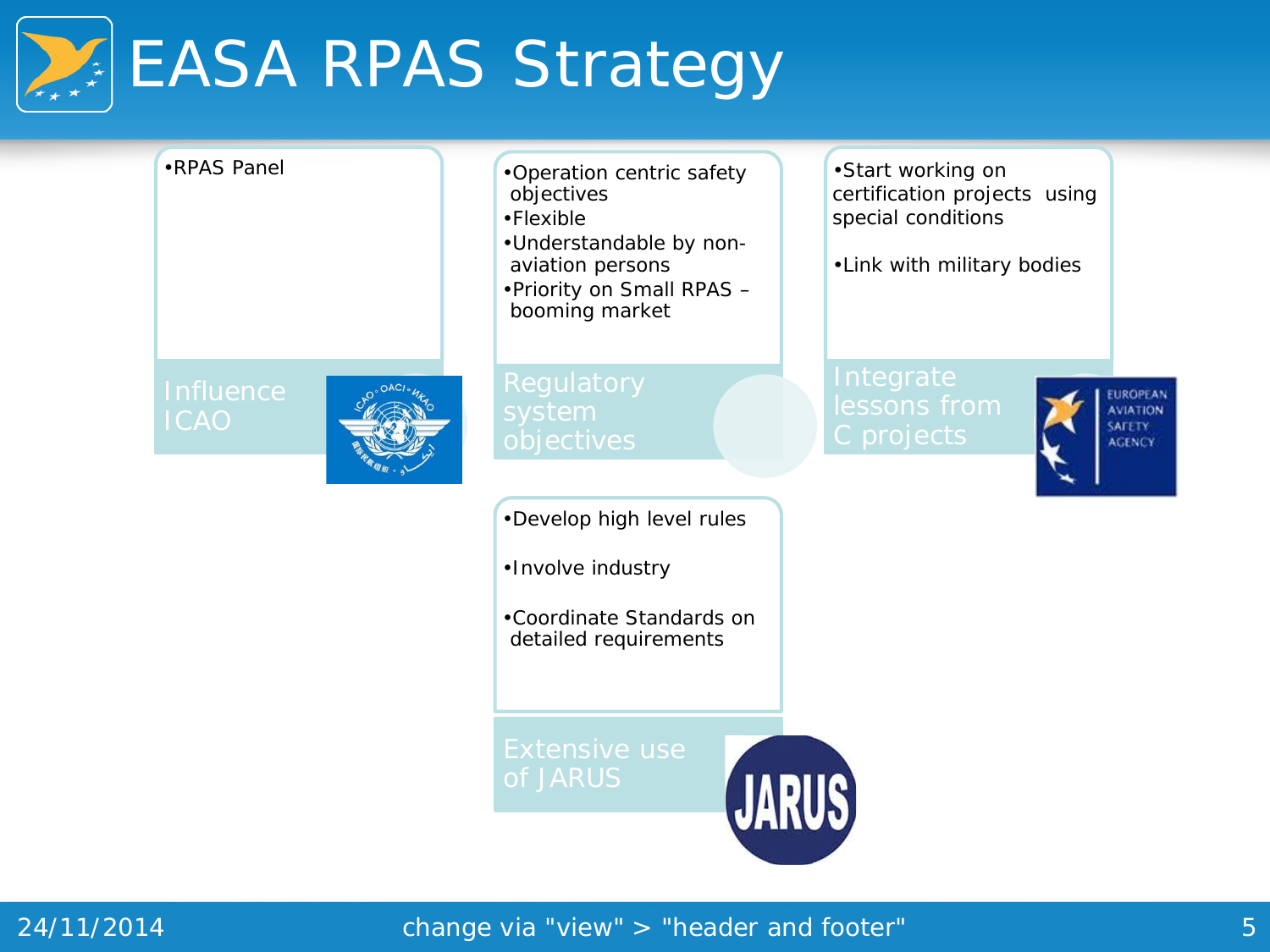

## New regulatory approach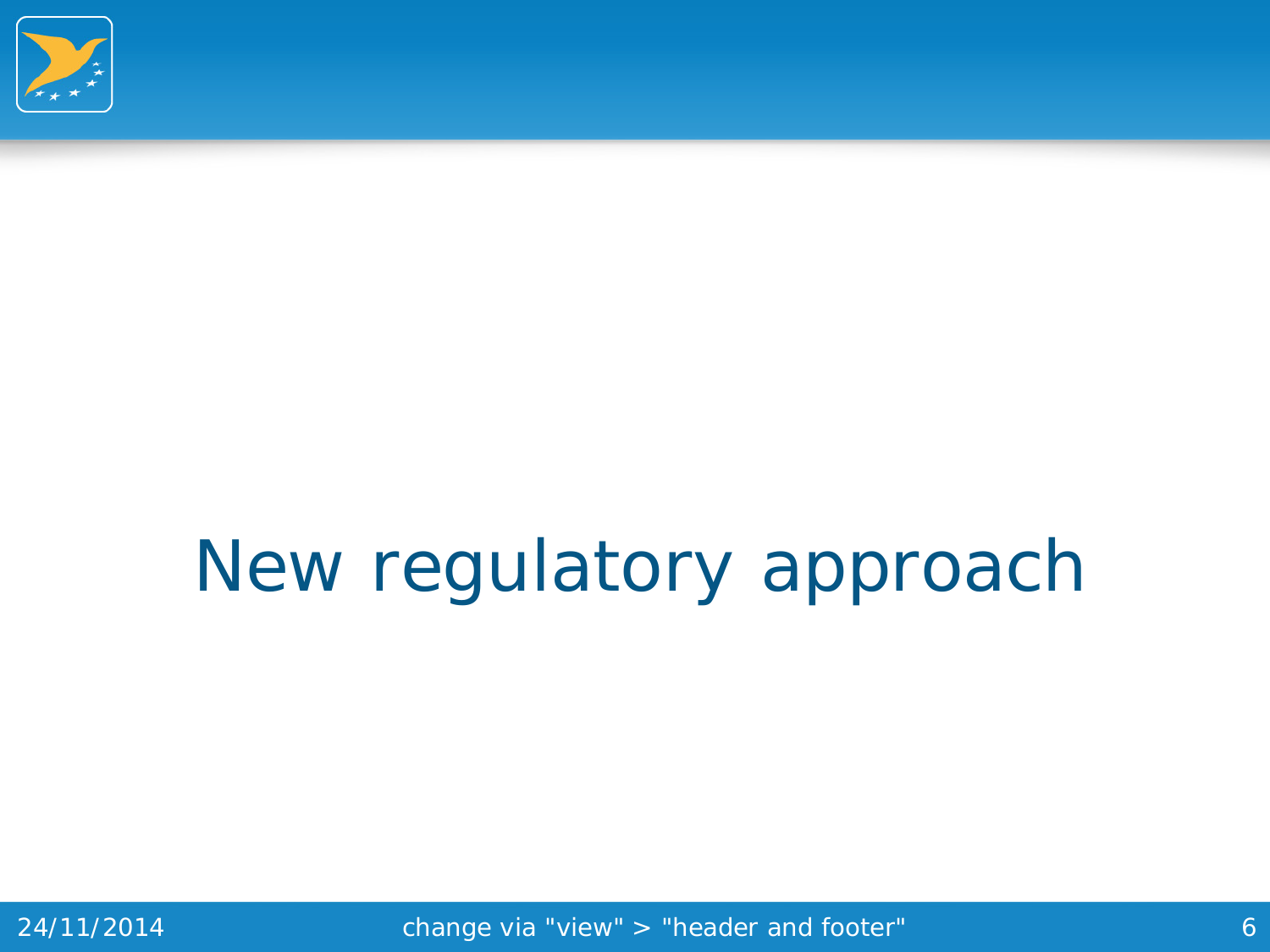

 $\begin{array}{c|c} \hline \text{arrows} & \text{if } \\ \text{if } & \text{if } \\ \text{if } & \text{if } \\ \text{if } & \text{if } \\ \text{if } & \text{if } \\ \text{if } & \text{if } \\ \text{if } & \text{if } \\ \text{if } & \text{if } \\ \text{if } & \text{if } \\ \text{if } & \text{if } \\ \text{if } & \text{if } \\ \text{if } & \text{if } \\ \text{if } & \text{if } \\ \text{if } & \text{if } \\ \text{if } & \text{if } \\ \text{if } & \text{if } \\ \text{if } & \text{if } \\ \text{$ 

Frequent<br>A  $\begin{array}{c}\text{Probable} \\ \text{B}\end{array}$  $\begin{array}{c} \textbf{Remote} \\ \mathbb{C} \end{array}$ 

 $\frac{1}{2}$  or

Catastrophic<br>1 Hazardous<br>2

| <b>RPAS Operation<br/>Categorisation</b> |  |
|------------------------------------------|--|
|                                          |  |

| <b>Extremely Remote</b><br>$\begin{array}{ll} \text{Extremely} \\ \text{Improbable} \\ \text{E} \end{array}$<br><b>Medium Risk</b><br>Single Point or<br>Common Cause Failu | <b>OPEN</b> | <b>SPECIFIC</b>                | <b>REGULATE</b>            |
|-----------------------------------------------------------------------------------------------------------------------------------------------------------------------------|-------------|--------------------------------|----------------------------|
| Airworthiness                                                                                                                                                               | Nothing     | <b>Risk</b><br>mitigation      | Certificates<br>(TC, CofA) |
| Licensing                                                                                                                                                                   | Nothing     | Specific<br>Training           | Licence                    |
| Organisations                                                                                                                                                               | <b>None</b> | Industry<br>attestation        | Approval<br>(ROC, etc.)    |
| C <sub>2</sub>                                                                                                                                                              | Nothing     | Specific<br>Demonstratio<br>ns | Certified<br>(ETSO?)       |
| D&A                                                                                                                                                                         | Nothing     | Industry<br>attestation        | Certified<br>(ETSO?)       |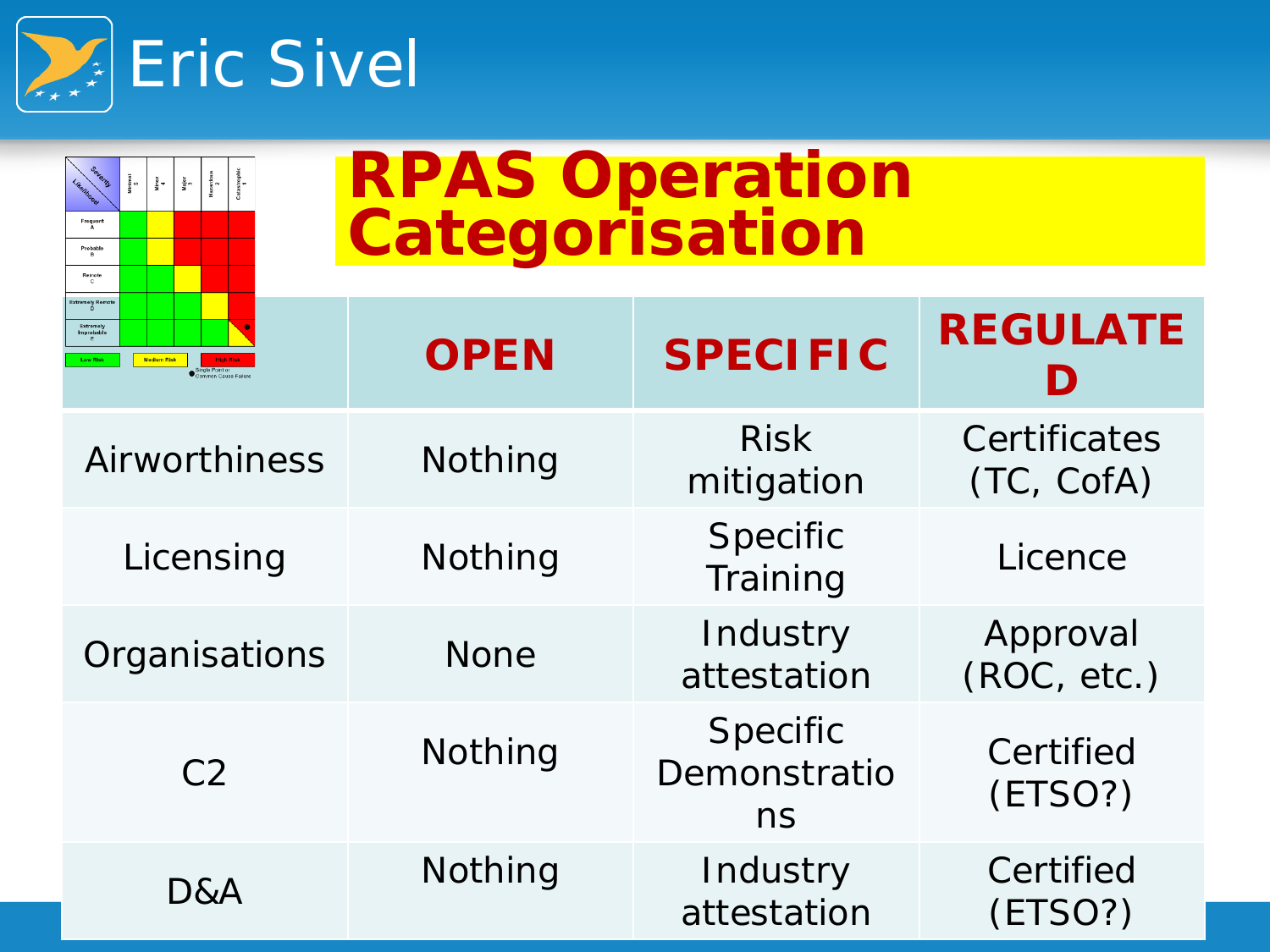

- One section of the General Aviation Department responsible of the certification of RPAS, together with the certification other aircraft types
	- A dedicated section may be created depending of the evolution of the market and of the rules.
- Three applications are being handled now
	- **Approval of the design is using the certification policy developed** by EASA in 2009 which leads to the issue of TC or RTC.
- **Demon Considering for the future to base the design approvals on the** risk and complexity of the operation.
	- Design approvals could range from Industry certificates to TC/ RTC issued by the Authority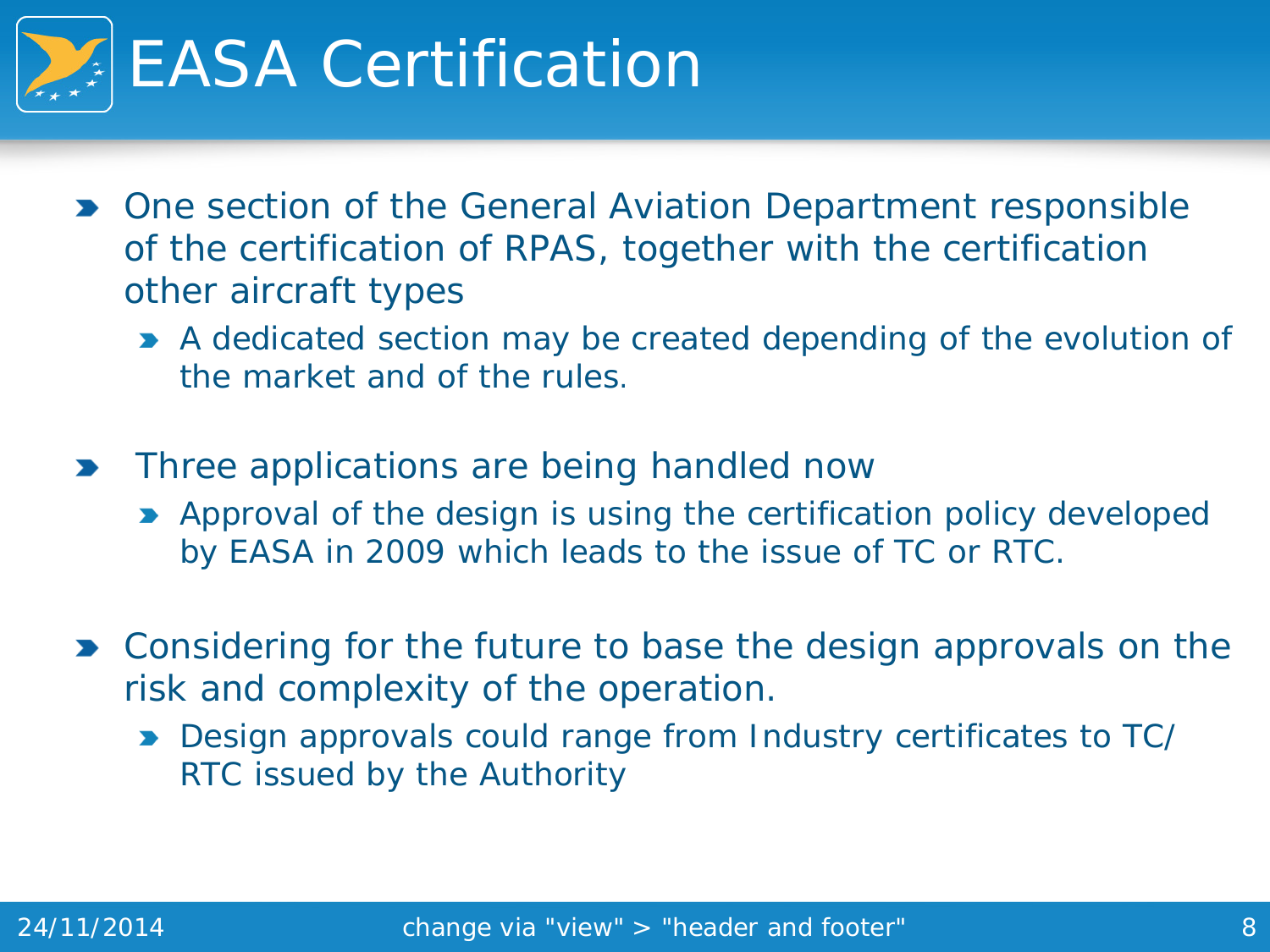

### Challenges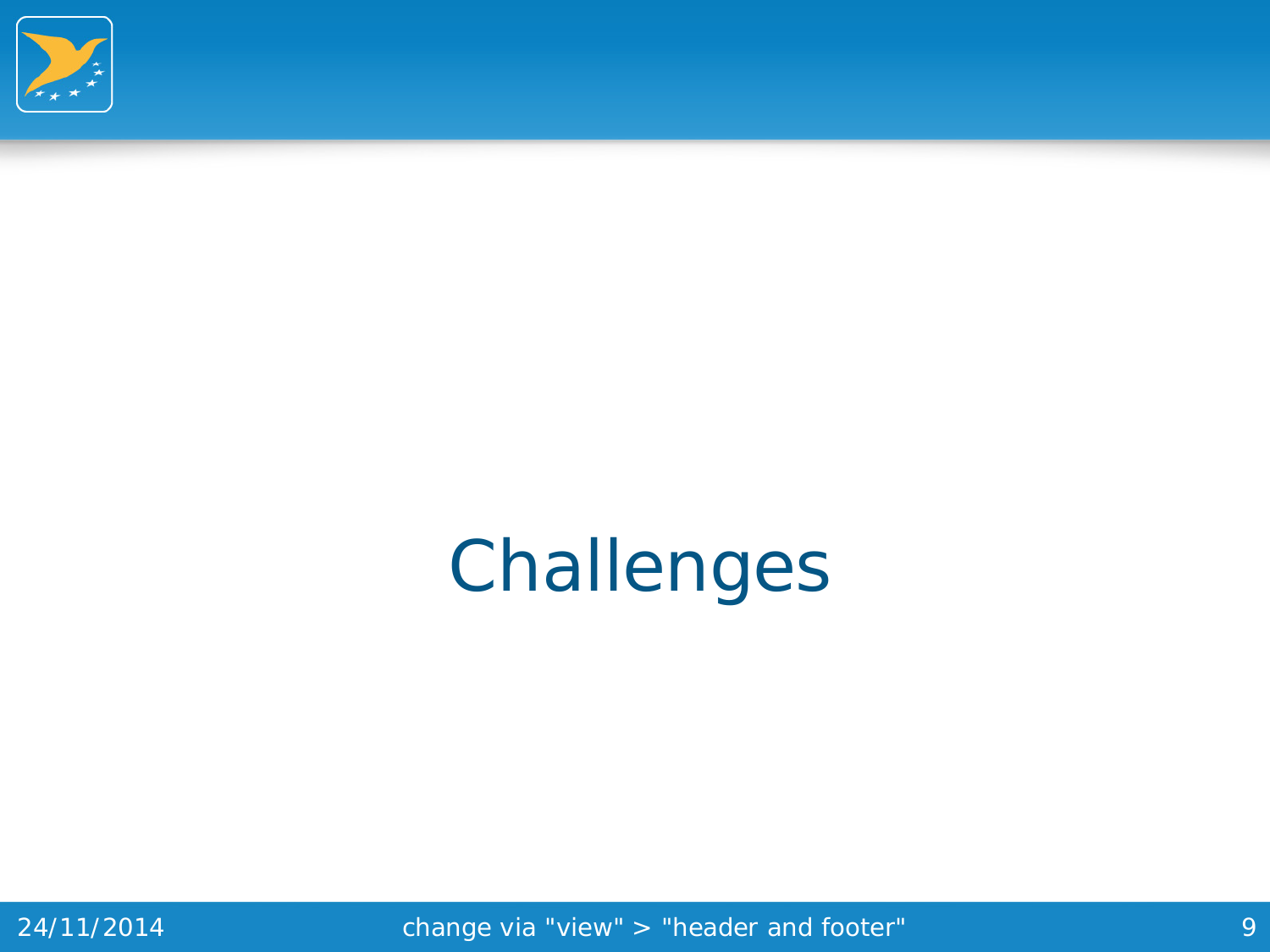

**> Challenges > New industry >JARUS Delayable 11 December 10 Participation >** Budgets **D** Need to obtain buy in from all parties involved.



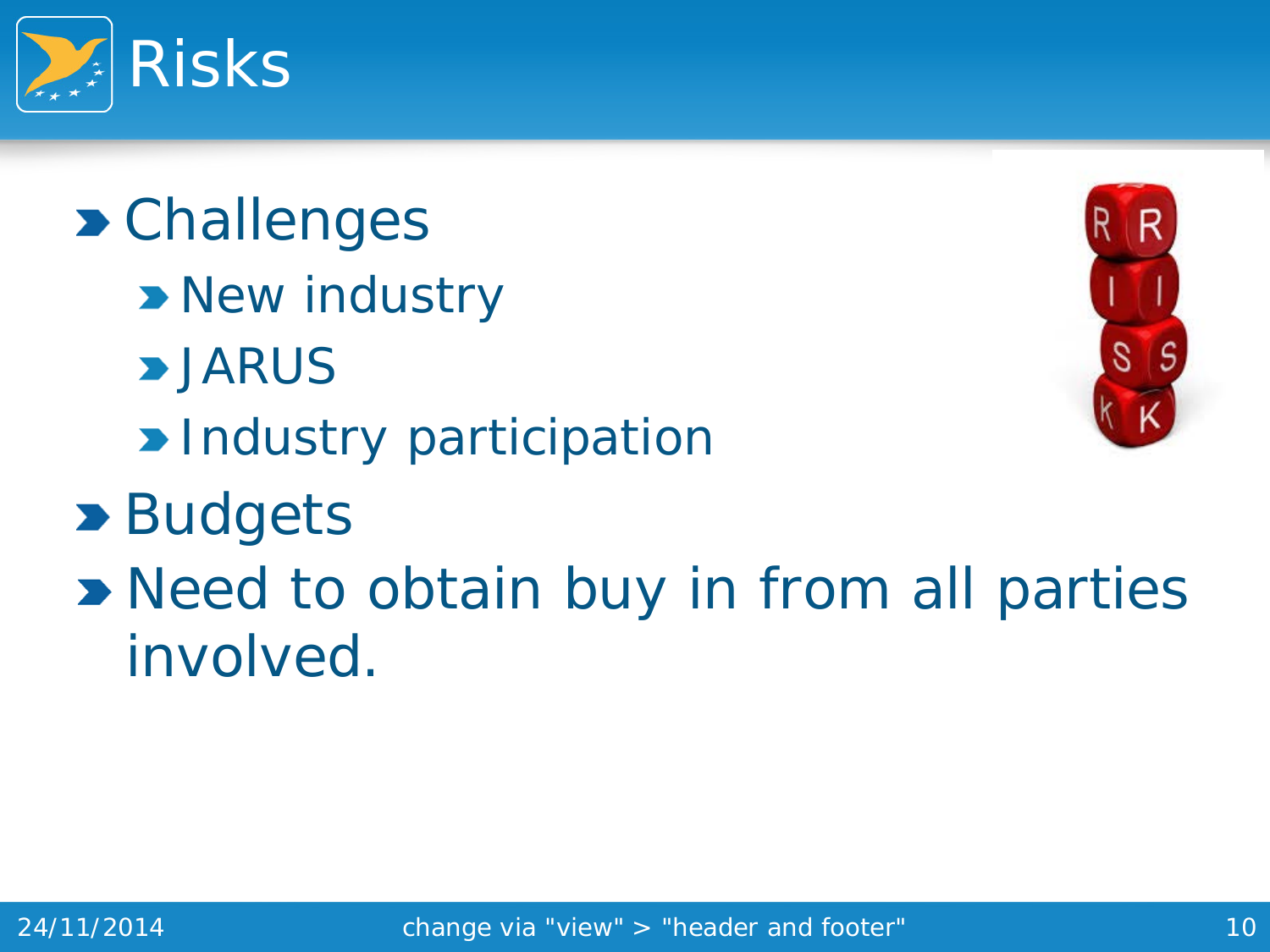

# Ongoing work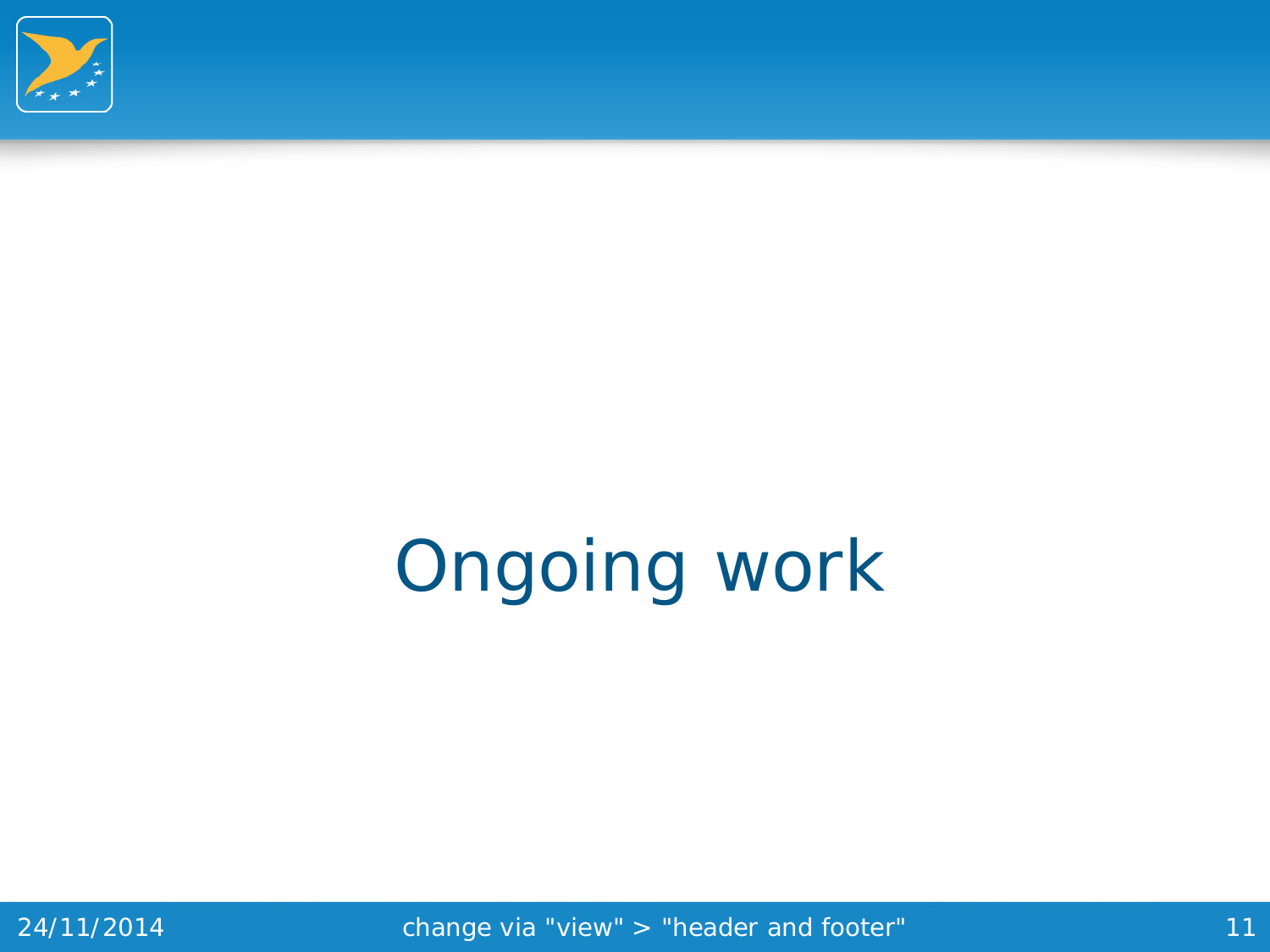# Short term action plan

#### Define a concept of operation and RPAS principles

- Proper RPAS regulatory segmentation
- Establish a corresponding regulatory structure

Review the flows and rationalise to accelerate implementation of the RPAS strategy.

> Continue to update detailed planning to take into account streamlining of flows.

JARUS proposals for classification of RPAS by Q1or Q2/15

Issue NPA on the smallest RPAS by the end of Q1 or Q2 or Q2/15